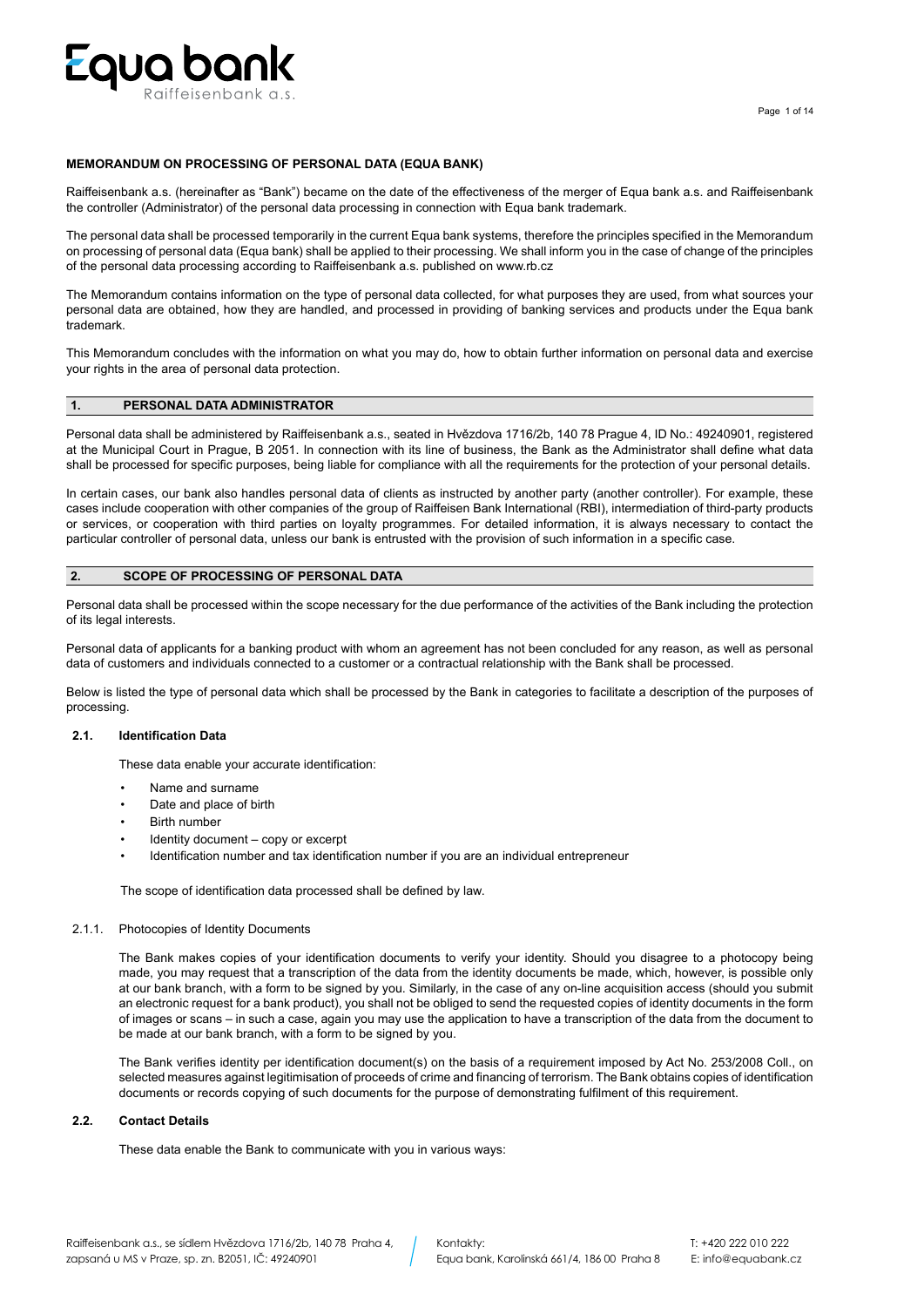

- Permanent address
- Other contact or delivery addresses
- Telephone numbers
- E-mail addresses
- Name of data box
- Authentication data for the use of a banking product

# **2.3. Sociodemographic and Socioeconomic Data**

These data describe your social status – age, sex, education, family status, number of individuals in the household, and property status:

- Size of income, employment, total family income, and expenses, etc.
- Ownership of movable or immovable property, membership in legal entities or shares in corporations, etc.
- Information on any distraints, insolvency procedures, fulfilment of payment obligations to other creditors
- Data on business connections and relationships within economically connected groups of individuals
- Data obtained through an evaluation of the customer obtained by evaluating his/her application for a service or a product and further data needed to provide a banking product or a service
- Transaction history data, not older than three (3) months, in your account maintained at another bank, obtained based on your consent to the use of the payment account information service.

### **2.4. Information on Creditworthiness and Trustworthiness**

Should you apply for a loan product or financing with the Bank, the Bank shall be legally obliged to check your creditworthiness, payment morale, and trustworthiness. In the case of a consumer loan, the Bank shall be obliged to evaluate your ability to repay it. In particular, the Bank needs to know your income and expenses for this purpose.

Trustworthiness, payment morale, and creditworthiness shall be checked in the customer information registries BRCI, NRCI, and SOLUS; or, if you grant your consent, the Bank may use the TelcoScore service – more in Chapter Evaluating Creditworthiness and Risks including Profiling.

If you are our existing customer, your creditworthiness, i.e. the ability to repay your obligations, is based on the information the Bank has in connection with your use of the banking products (e.g. your transaction data, the way you have met your previous obligations, turnovers, balances, loan history).

# **2.5. Data on Mutual Communication**

The Bank shall store all the communication with you. This concerns not only a regular information exchange through written correspondence, electronic mail or recordings of telephone communication, but also any other communication tools:

- Recordings of telephone communication on information concerning the individual banking products the Bank has provided to you before concluding a contractual relationship or without any link to the subsequently concluded agreement, including recordings of the mutual communication between the customer and the Bank resulting in a conclusion of a contractual relationship,
- Recordings of further telephone communication, i.e. communication between you and the Bank during the contractual relationship, including any customer instructions, changes of contractual parameters, claims, and complaints, etc.
- Recordings of interpersonal communication through electronic platforms (chat apps) between you and the Bank
- The Bank records all telephone communication related to provision of investment services, which includes acceptance, transfer and implementation of your orders. The Bank records all other communication due to the fact that the possibility that such communication may lead to acceptance, assignment or implementation of your order(s) cannot be excluded in advance. This Bank practice is compliant with the Czech National Bank's approach to fulfilment of relevant regulatory requirements published by the Czech National Bank here: https://www.cnb.cz/cs/faq/stanoviska\_a\_odpovedi/pdf/soubor\_ odpovedi\_cnb\_k\_aplikaci\_mifid\_ii.html#o\_1

You will always be notified in advance that a telephone call is being recorded. Should you not agree to communicate through a recorded telephone call, you may contact us at a Point of Sale of the Bank. The content of our communication is confidential and shall be used exclusively by the Bank for the purposes of complying with legal requirements as well as mutual contractual obligations, protecting the rights of the customer and the Bank, as well as documenting the communication upon the request of authorised entities, i.e. the Czech National Bank or the Office of the Financial Arbitrator.

#### **2.6. Obligatory Data as Required by Law**

The Bank shall also collect, process, and store for the defined period of time some of your data based on the requirement of a generally binding legal norm. This shall, in particular, concern records on banking business pursuant to the Act on Banks. Furthermore, the Bank shall collect data required by the Act on Selected Measures against Legitimisation of Proceeds of Crime and Financing of Terrorism, such as, in particular, the source of income and origin of income, the object of activity, the place of residence, the links to other entities, the information on whether the customer is a politically exposed individual.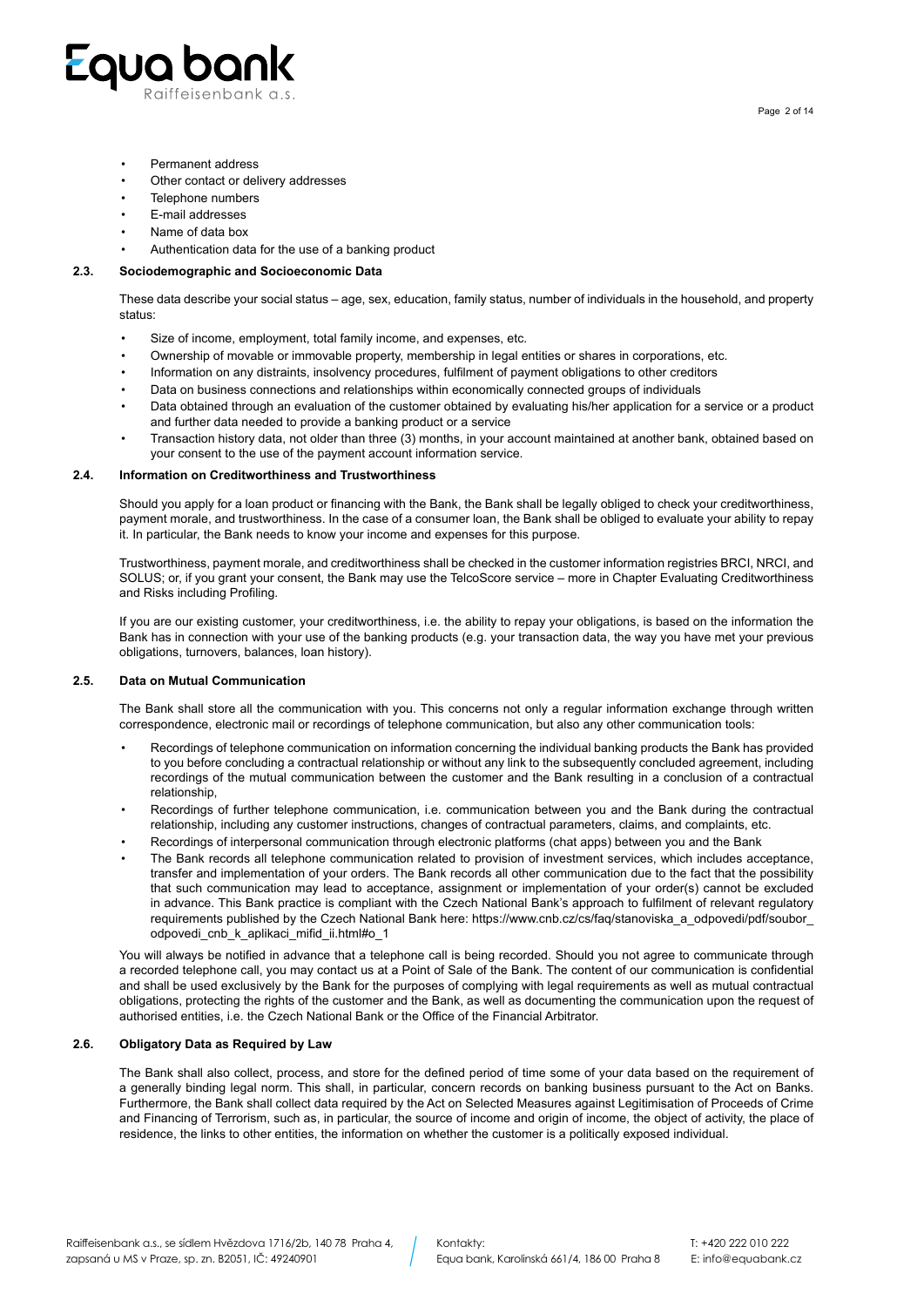

Further the Bank shall process the personal data under the exercise of legal obligations for supervision over banks on a consolidated basis or supplementary supervision, and compliance with prudential obligations, for which we also share your personal data with selected members of RBI Group.

RBI Group For mandatory purposes, "RBI Group" means the group formed by our bank and the following entities: Raiffeisen - Leasing s.r.o., ID: 61467863, registered office: Praha 4 - Nusle, Hvězdova 1716/2b, postcode: 140 78 Raiffeisen stavební spořitelna a.s., ID: 49241257, registered office: Praha 3, Koněvova 2747/99 UNIQA pojišťovna, a.s., IČ: 49240480, registered office: Praha 6, Evropská 136/810, postcode: 160 12 Raiffeisen investiční společnost a.s., ID 29146739, registered office: Hvězdova 1716/2b, Nusle, 140 78 Praha 4 Raiffeisen CEE Region Holding GmbH, registered office: Am Stadtpark 9, 1030 Vienna, Austria Raiffeisen RS Beteiligungs GmbH, registered office: Am Stadtpark 9, 1030 Vienna, Austria Raiffeisen Bank International AG, registered office: Am Stadtpark 9, 1030 Vienna, Austria Equa Sales & Distribution s.r.o. ID: 03200663, registered office: Karolinská 661/4, Karlín, 186 00 Prague 8

# **2.7. Data Obtained during Contractual Relationship**

These are the data collected and processed by the Bank in connection with the administration of a banking product or a service during the contractual relationship between you and the Bank:

- Account number, number of payment card
- The data obtained through your transactional behaviour size of transaction, time, account number and name of the payee, method of setting up the transaction (Internet banking, mobile banking, ATM),
- The data obtained through the use of banking services IP addresses, data on time and length of login in direct banking; in the case of an ATM withdrawal or a payment to a merchant, the localisation data of the payment terminal or the ATM,
- Logs which for security reasons enable the recording of your activities in the system of Internet banking or other applications. Logs enable us to establish the length of one login and other steps you took in the applications.

### **2.8. Data on Fulfilling Obligations towards the Bank**

The Bank shall also collect and process the data concerning the provided banking product or service:

- Date of conclusion, duration of agreement, size of interest rate, due date and size of loan in order to keep a record of and administer the contractual relationship,
- Fulfilment of agreement account balance, status of mutual obligations.

### **2.9. Data on Third Parties**

The Bank shall collect and process the personal data of the customers as well as the personal data of other individuals – potential customers, even before concluding a contractual relationship in order to evaluate a request for a banking product.

Equally, the data of other individuals linked in any manner to the contractual relationship with the Bank shall be processed. This concerns e.g. individuals providing security, beneficial owners or statutory representatives of legal entities, participants of payment transactions, and the personal data of other individuals processed by the Bank in connection with providing its banking products and services. Furthermore, the Bank shall process the data on individuals contacted in order to verify the facts given in a loan application.

#### **2.10. Behavioural Data**

In some cases, the Bank shall collect data on your interaction when completing an application for a banking product of the Bank. Specifically, this shall concern the data showing the way in which you proceeded when filling in the data in the form – to prevent fraud, the Bank shall monitor the speed and accuracy of typing, the frequency of corrections, etc.

### **2.11. Data on Terminal Equipment**

Within the scope of mutual communication using the Internet and electronic terminal equipment owned or held by you, the Bank shall obtain the data concerning such equipment – this shall concern the data on the Internet Browser, the characteristics of the Internet connection, the characteristics of the terminal equipment (its settings, the operating system, the language used, the time zone, the use of anonymised applications, and blocking functionalities, the use of geolocation in relation to the IP address, etc.). Thus, this shall concern the technical parameters to be evaluated by the Bank, using the system of measures against fraudulent activities of external entities.

#### **3. METHOD OF PERSONAL DATA PROCESSING**

Personal data shall only be processed within the scope necessary for the purposes described in this Memorandum.

Personal data shall only be processed within the necessary scope, i.e. in the case of representatives of the customer, the scope of the processed data shall be different (narrower) than in the case of the customer – in the case of a representative, matrimonial property or payment morale will not be checked.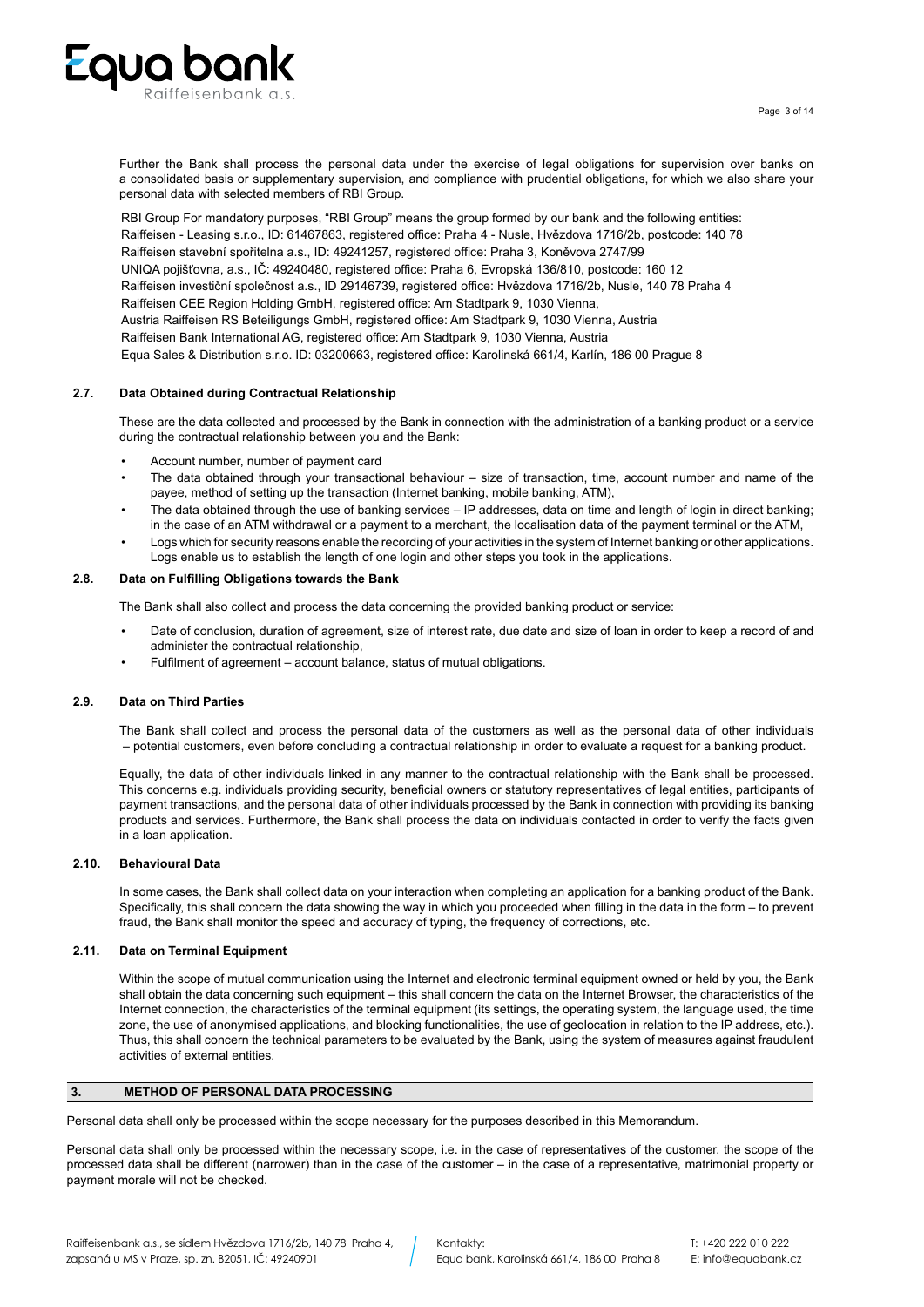

The method of personal data processing guarantees the highest possible security of these data; the Bank shall set the processes of personal data processing in order to eliminate the risk of an unauthorised or a random access to personal data, their destruction or loss, an unauthorised transfer, unauthorised processing, and other misuse.

The Bank shall process your personal data in a manual as well as automated manner. All personal data shall be processed by the personnel of the Bank, who shall be bound by confidentiality, as well as binding internal procedures set to safeguard the stringent protection of the personal data, the Bank, and the trade secret. The automated processing shall be performed in secured information systems of the Bank.

# **4. PURPOSES FOR WHICH YOUR PERSONAL DATA ARE PROCESSED**

In order for the Bank to provide banking products and services, the Bank needs to know your basic data. The activities of banks are regulated by a number of laws, compliance with which is tied to the obligation to process a great number of personal details. Below is a list of the data processed in this manner; consent to such processing is not necessary.

**The description of every purpose is followed by a legal basis, based on which the personal details are processed for the particular purpose.** The assignment to a legal basis guarantees that the personal data shall be processed in line with the legal requirements of the Bank and solely within the scope corresponding to the specified purpose.

# **4.1 Dealings on Product Agreement and Conclusion of Agreement**

At this stage, your personal data shall be processed:

- For an accurate identification of participants of the future contractual relationship (including the statutory representatives, the authorised persons, the co-debtors, the providers of security) to evaluate your request in order to perform the banking transaction without inadequate legal and factual risks; in line with the application of the "Know Your Customer" principle, setting the rules for a regular verification of the trustworthiness of customers.
- In order to prepare the contractual documents and to enter the necessary data in the systems of the Bank.

For the purpose specified, the Bank shall process in particular the identification and sociodemographic data, both from the customer and from external resources: publicly available registers, e.g. the Commercial Register, the Register of Economic Entities, the Register of Debtors, professional registers, by use of the payment account information service, etc. Furthermore, the Bank shall collect and process data from third parties (typically employers) to verify the data communicated by the client.

The Bank shall also process such data in order to prudently set systems of measures to eliminate fraudulent behaviour and to eliminate duplicate accounts. For this reason, based on this legal obligation, the Bank shall monitor e.g. repeated applications to provide a banking product for the period of legal deadlines stipulated for the processing of personal data. Therefore, should you reapply for any of the banking products within the period prior to anonymisation of your personal data in the system, you shall be notified of, or asked about your previous communication with the Bank.

The identification data and contact data for any continuation of dealings on a product or other products of the Bank shall be stored for the period of one (1) year from the submission of an application for a deposit product which has not been completed. Personal data provided in connection with a non-approved application for a loan product of a non-customer of the Bank shall also be maintained for the period of one (1) year. When such one-year statutory deadline expires, the personal data of the applicant shall be stored for an additional four (4) years, based on the legal obligation of the Bank to safeguard that the procedure of a correct verification of creditworthiness of the applicant for a loan product be provable vis-à-vis customer information registries. After expiry of the additional four-year period the Bank shall store data for a five-year period under the Legitimate Interest to prove the National Authorities to perform duty to safeguard that the activities of the Bank be performed prudently in order to minimise the risk of providing loan products and to eliminate fraudulent behaviour.

# **For such purpose, the personal data shall be processed by the Bank based on:**

- Fulfilment of agreement
- Fulfilment of legal obligations
- Legitimate Interest

#### **4.2 Commencement, Maintenance and Administration of Contractual Relationship**

To fulfil the contractual obligations of the Bank:

- The Bank shall maintain the data on the customer and his/her products in the internal systems of the Bank,
- The Bank shall perform steps and transactions set up by the customer provision of a personalised payment card, performance of payment transactions, drawing and maintaining loan products,
- The Bank shall maintain the data on the fulfilment of agreement, including the data on the use of banking services through the Internet banking and the mobile banking services, as well as on the preferences of the customer,
- The Bank shall process the information and the data connected with handling claims and complaints.

In the case of services, the fulfilment of a contractual obligation of the Bank also includes a provision of necessary and clearly defined personal data to third parties, providers of payment services of the counterparty of the payment transaction, as well as a technical backing of payment and other transactions, and a production of personalised payment cards. Such third parties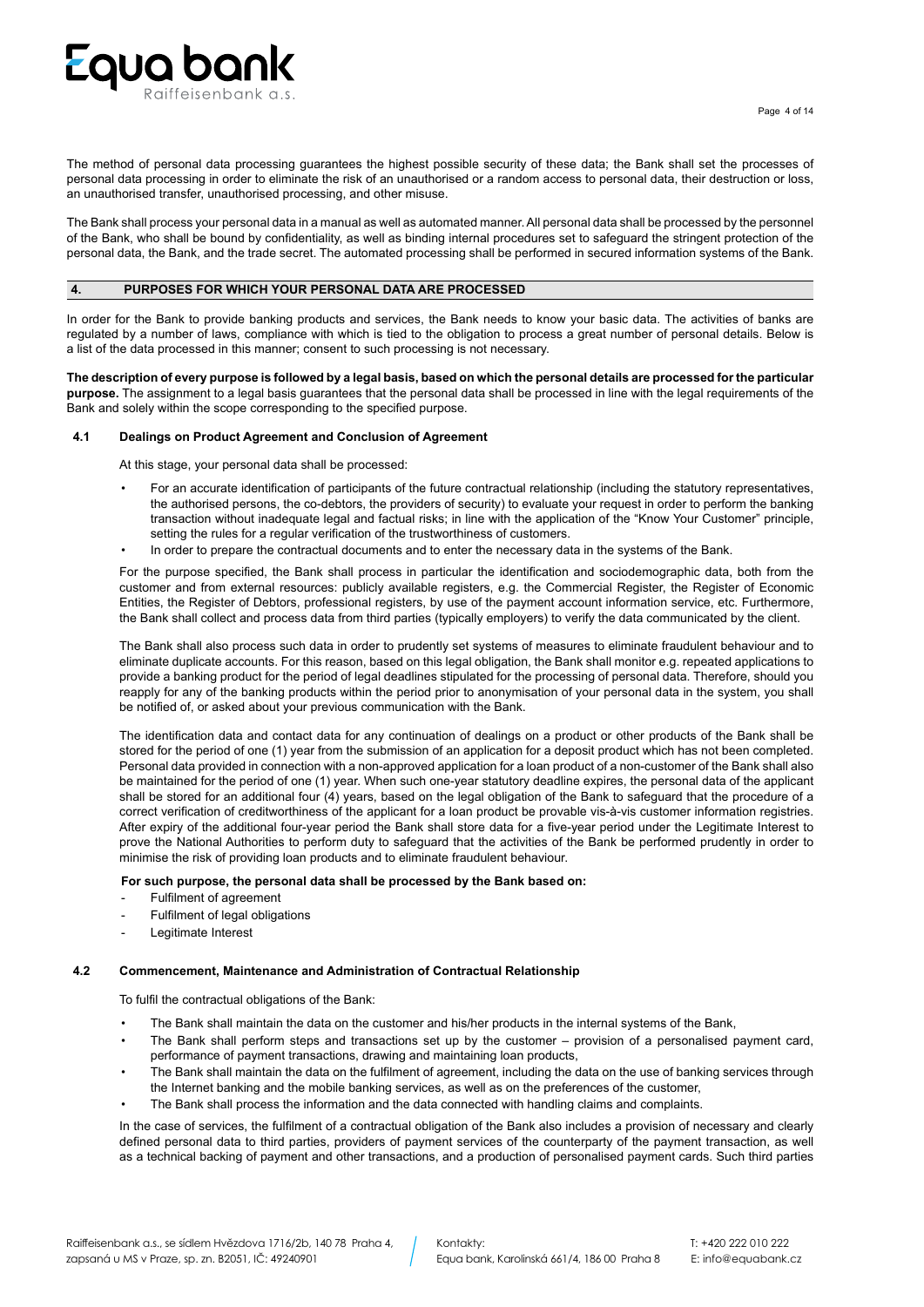

are either legally regulated entities, or the Bank has concluded an agreement on personal data processing with them. Thus, an equally strong protection of personal data is safeguarded as in the case of processing by the Bank.

#### **For this purpose, the personal data shall be processed based on:**

Fulfilment of agreement

# **4.3 Prevention of Fraudulent Behaviour towards the Bank and its Customers**

The Bank shall be obliged to prevent such behaviour which could damage the Bank or its customers; for such purposes, in addition to the identification data, the Bank shall also process the data from external resources: publicly available registers, e.g. the Commercial Register, the Register of Economic Entities, and the data obtained in connection with the contractual relationship and the use of the banking products (for customers) or other interactions with the Bank (for non-customers), or, based on your consent, the data obtained using the payment account information service maintained with another bank.

### **For this purpose, the personal data shall be processed based on:**

Fulfilment of legal obligation

# **4.4 Evaluation of Creditworthiness and Risks including Profiling**

The Act on Banks obliges the Bank to act prudently during the performance of the activities of the Bank. For this reason, the identification, the socioeconomic and the sociodemographic data are processed in order to evaluate whether and to what extent the conclusion of the respective banking product is a risk to the Bank. This concerns all products, in particular loan products, where the scope of evaluation as well as the processed data are wider. If you are a consumer, the Bank shall be obliged to evaluate the creditworthiness of applicants for a consumer loan pursuant to the Act on Consumer Loan. For this purpose, information on your income, expenses, employment, number of household members, type of housing, as well as the data from publicly available sources – registers – shall be processed in particular. These data shall usually be processed in an automated manner, resulting in a decision on a conclusion of an agreement on a consumer loan. The applicant shall be authorised to challenge such decision and to request a review of the automated decision by the respective organisational unit of the Bank.

For that purpose, the Bank also posts queries into registers of customer information and contributes to these registers, being their member and user.

To assess creditworthiness and with the aim of providing loan products prudently, the Bank uses data obtained in the contractual performance process for mathematical modelling of loan risks.

The Bank cooperates with the following registers and their authorised users:

• Banking Register of Customer Information (BRCI), operated by CBCB – Czech Banking Credit Bureau, a.s., z.s.p.o., ID No.: 261 99 696

The BRCI is maintained based on the Act on Banks, collecting information on creditworthiness, trustworthiness, and payment morale of the customers of banks. The Information Memorandum of the Banking Register of Customer Information and the Non-Banking Register of Customer Information (for customers of banks) is available on the website www.cbcb.cz. Your consent is not necessary for an enquiry into the BRCI and for data sharing in the BRCI; the BRCI processes personal data based on a legal obligation (Act on Banks, Act on Consumer Loan).

• Non-Banking Register of Customer Information (NRCI), operated by CNCB – Czech Non-Banking Credit Bureau, z.s.p.o., ID No.: 71236384

The NRCI collects information on creditworthiness, trustworthiness, and payment morale of non-banking service providers. Your consent is not required for the purposes of data sharing with the BRCI; the NRCI processes personal data based on a legal obligation (Act on Consumer Loan and other regulations, stipulating the obligation to evaluate creditworthiness of the applicant for a financial product and to prevent his/her over-indebtedness).

The BRCI and the NRCI share information based on a legal obligation to evaluate creditworthiness of the applicant for a financial product and to prevent his/her over-indebtedness.

• SOLUS, z.s.p.o., interest grouping of legal entities, (SOLUS) ID No.: 69346925

Pursuant to Act No. 634/1992 Coll., on the Protection of Consumer, as amended, your personal data may be maintained in databases (hereinafter "Register"), intended for mutual sharing of identification data of consumers, as well as facts implying creditworthiness, payment morale, and trustworthiness of consumers. Such information sharing is not subject to the consent of a consumer, and it also concerns the relationships which arose as a result of business or another selfemployed activity of the consumer. Bank participates in the SOLUS registers, the interest grouping of legal entities. More detailed information is contained in the document entitled "INFORMATION on the Registers of the SOLUS Association", including:

(i) an explanation of the term Information File, separately for the Positive Register, the Register of Individuals, and the Register of ID No., (ii) definitions of other personal data which may be generated during processing, (iii) a description of the functioning of the Positive Register, the Register of Individuals, and the Register of ID No., (iv) an identification of entities or individuals who may have access to your personal data during their processing, and (v) information on your rights.

The information on the Registers of the SOLUS Association may be obtained on the telephone information line of the SOLUS Association 840 140 120 as well as on www.solus.cz in the "Registers Summary" tab.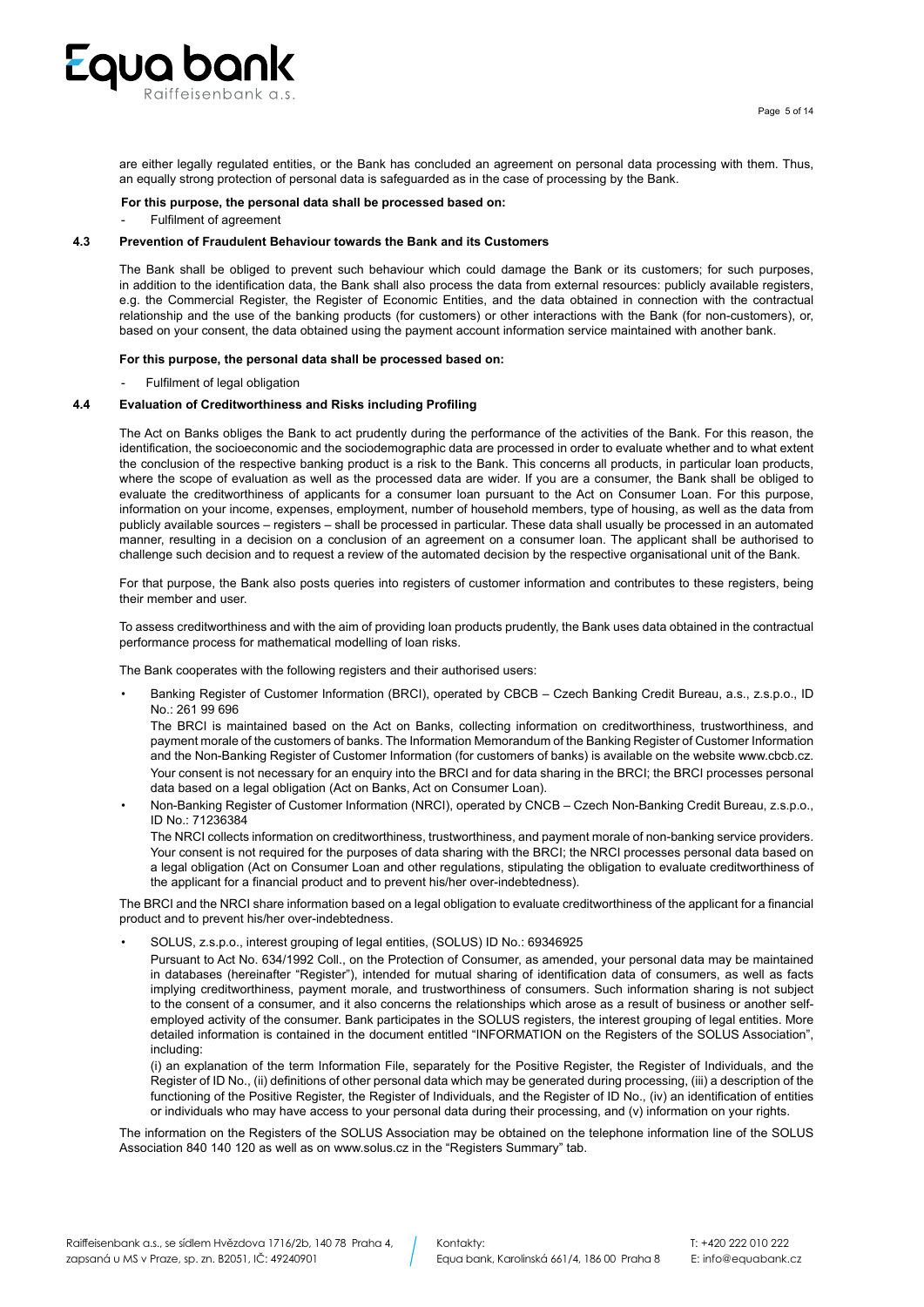

#### **For this purpose, the personal data shall be processed based on:**

Fulfilment of legal obligation

### **4.5 TelcoScore Service – Mobile Providers**

The Bank shall make an enquiry from the mobile providers O2 Czech Republic a.s., ID No. 60193336, and the virtual provider O2 Family, s.r.o., ID No. 24215554 (100% subsidiary of O2 Czech Republic a.s.), T-Mobile Czech Republic, a.s., ID No. 64949681, and Vodafone Czech Republic a.s., ID No. 25788001, only with your consent, using your birth number / telephone number in order to obtain aggregated information, calculated based on the data on the use of electronic communication services (payments, type, amount, place) through Společnost pro informační databáze, a.s., ID No. 26118513 to evaluate your ability and willingness to meet your obligations.

The full version of the consent will be offered to you when negotiating a consumer loan. Failure to grant consent does not result in a failure to provide services; should your application for a consumer loan not be approved, this is not a result of the information from the providers. You may withdraw your consent to the processing of personal data in TelcoScore; however, you provide your consent solely for a one-off inquiry to an operator for the purpose of obtaining aggregated information about fulfilment of obligations. The Bank uses this information only to assess your immediate subsequent application or loan product application and the information may be used by the Bank for approximately 30 days. We will ask you for another one-off consent for each subsequent inquiry to an operator. The Bank shall only store information obtained from the providers for the purposes of proving the evaluation method of your creditworthiness for the period of at least five (5) years from the termination of the agreement or from the date of obtaining this information in the case of the agreement not being concluded.

#### **For this purpose, the personal data shall be processed based on:**

Your consent

### **4.6 Fulfilment of Obligations in the Area of Prevention of Money Laundering**

The Bank shall be obliged to identify the customer upon entering the contractual relationship pursuant to the Anti-Money Laundering Act, and to request and to process the personal data for this purpose within the stipulated scope. Furthermore, the Bank shall be obliged to continuously check on the customer. For this purpose, the data obtained during the contractual relationship, in particular the transaction data, are processed as well.

# **For this purpose the personal data shall be processed based on:**

Fulfilment of legal obligation

#### **4.7 Storing of Documents and Records**

The Bank shall be obliged to comply with the law (in particular the Act on Banks, the Anti-Money Laundering Act), stipulating the requirement to keep the defined records and documents for a certain period of time, proving that the Bank has fulfilled various legal and regulatory obligations. Contractual documents, your requests made to the Bank in connection with a banking product, and complaints are stored in this manner.

Furthermore, we shall store data on agreements and their fulfilment, as well as on receivables of the Bank in order to protect the rights of the Bank. The Bank shall also make back-ups of electronic databases and applications in order to be able to meet its legal obligation to safeguard the continuous provision of banking services in the event of an unforeseeable intervention and in order not to threaten the interests of its Customers.

### **For this purpose the personal data shall be processed based on:**

Fulfilment of legal obligation

#### **4.8 Administration and Recovery of Claims, Litigation**

The Bank shall be obliged to take care of its rights and protected interests; in doing so, the Bank processes personal data in particular in the following situations::

- Making and recovering claims,
- Providing a loan security,
- Negotiating with the interested parties about the assignment of the claim of the Bank against the customer, about another form of transfer of the claim,
- Litigation.

# **For this purpose, the personal data shall be processed based on:**

Legitimate interest

#### **4.9 Cooperation with Public Authorities**

Based on the request of the public authorities or based on the obligation resulting from the law, the Bank shall be obliged to: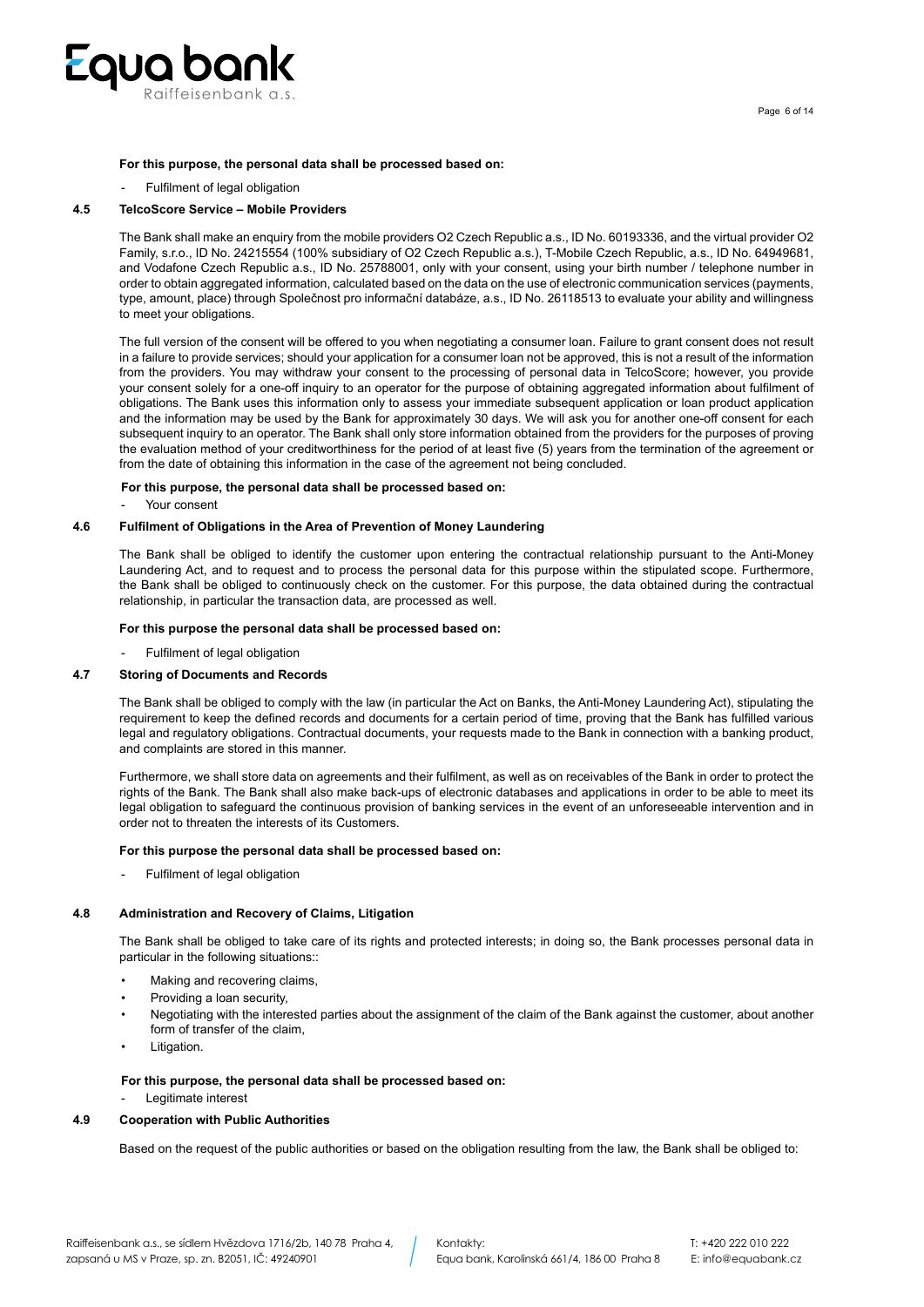

- Meet the notification requirements vis-à-vis public authorities,
- Meet the obligations resulting from exercising a decision,
- Ensure information sharing among banks on bank account details and identification data of bank account owners, as well as creditworthiness and trustworthiness of customers.
	- For these purposes, the Bank shall process in particular the identification data and the data obtained in connection with the contractual relationship and with the use of the products of the Bank.

# **For this purpose the personal data shall be processed based on:**

Fulfilment of legal obligation

## **4.10 Segmentation of Customer Portfolio for the Purposes of Creating a Product Offer**

Some data which are processed for other purposes are also used to better identify your needs and priorities, so that the product offer can be set adequately. Specifically, this concerns the products you use and the way you use them (i.e. your approach to the banking services – direct banking, branches, ATMs, frequency of payments, balance in your account, delay in fulfilment of contractual obligations, etc.). The Bank also uses some sociodemographic data (age, income) or other obtained data for its business offers. These data are not shared with anyone.

The Bank exercises due care in order not to breach your privacy during such processing; in no case does the Bank use the data regarding where and on what you spend your money.

#### **For this purpose, the personal data shall be processed based on:**

Legitimate interest

# **4.11 Direct Marketing**

The Bank uses your contact details to send business notifications concerning our products and services or products and services of third parties that are linked to the services of the Bank (insurance). For the purpose specified, the Bank shall also use your electronic contact details, i.e. your e-mail address or mobile telephone number. You are entitled to reject receipt of business notifications at the beginning of the contractual relationship, as well as at any time during its duration (in a standard manner by rejecting e-mail communication or telephone contacts). The Bank may use the business partner's knowledge and skills under an agreement on cooperation related to a Bank product offer. You can get the Bank product offer from the business partners.

## **For this purpose, the personal data shall be processed based on:**

Legitimate interest

**If your personal data are processed based on the legitimate interest, you are entitled to object to such processing by sending your complaint to the e-mail address of our Customer Service or by contacting the Customer Service by telephone** (klientske.centrum@equabank.cz, telephone: +420 222 010 222). **After an objection has been raised, the Bank shall cease without undue delay to process your personal details for marketing purposes.**

#### **4.12 Processing of Personal Data based on Consent of Data Entity**

This concerns the processing of the personal data for which you have granted the Bank wilful, informed and demonstrable consent. You will be asked to grant consent either electronically during dealings on a product or at a Point of Sale of the Bank or through our contractual partners – agents. An important condition of your consent is that you are granting it to the Bank voluntarily. If you do not wish to grant such consent, the consequences of your decision will be explained to you. These may be amendments to the conditions of the provision of the services or products of the Bank.

At present, the Bank may choose personal data processing based on consent, i.e. in the cases of sending business offers of products of other providers, or consent to using TelcoScore in connection with negotiating a loan product.

## **4.13 Organising consumer competitions and satisfaction surveys**

Based on legitimate interest, the Bank shall also organise competitions in order to acquire customers for whom our product offer is suited. Such competitions may also be run on social networks. Should you decide to participate in such competition, you will receive a respective offer within its scope. It shall be solely up to you whether you take advantage of it.

Such competition may include a prize to be subsequently delivered to successful participants by an agency, to which we will provide your contact data for this purpose.

The Bank shall conduct satisfaction surveys of our customers by means of specialised agencies, to which the Bank shall transmit the necessary contact data for this purpose (as a rule, this shall be an e-mail address).

#### **For this purpose, the personal data shall be processed based on:**

Legitimate interest

#### **4.14. Bank Identity Service**

The Bank may provide for you the Bank Identity Service based on the contract between us. The Bank Identity Service is regarding to provide identity services according to the Bank Act. The Bank may transfer the personal data to the National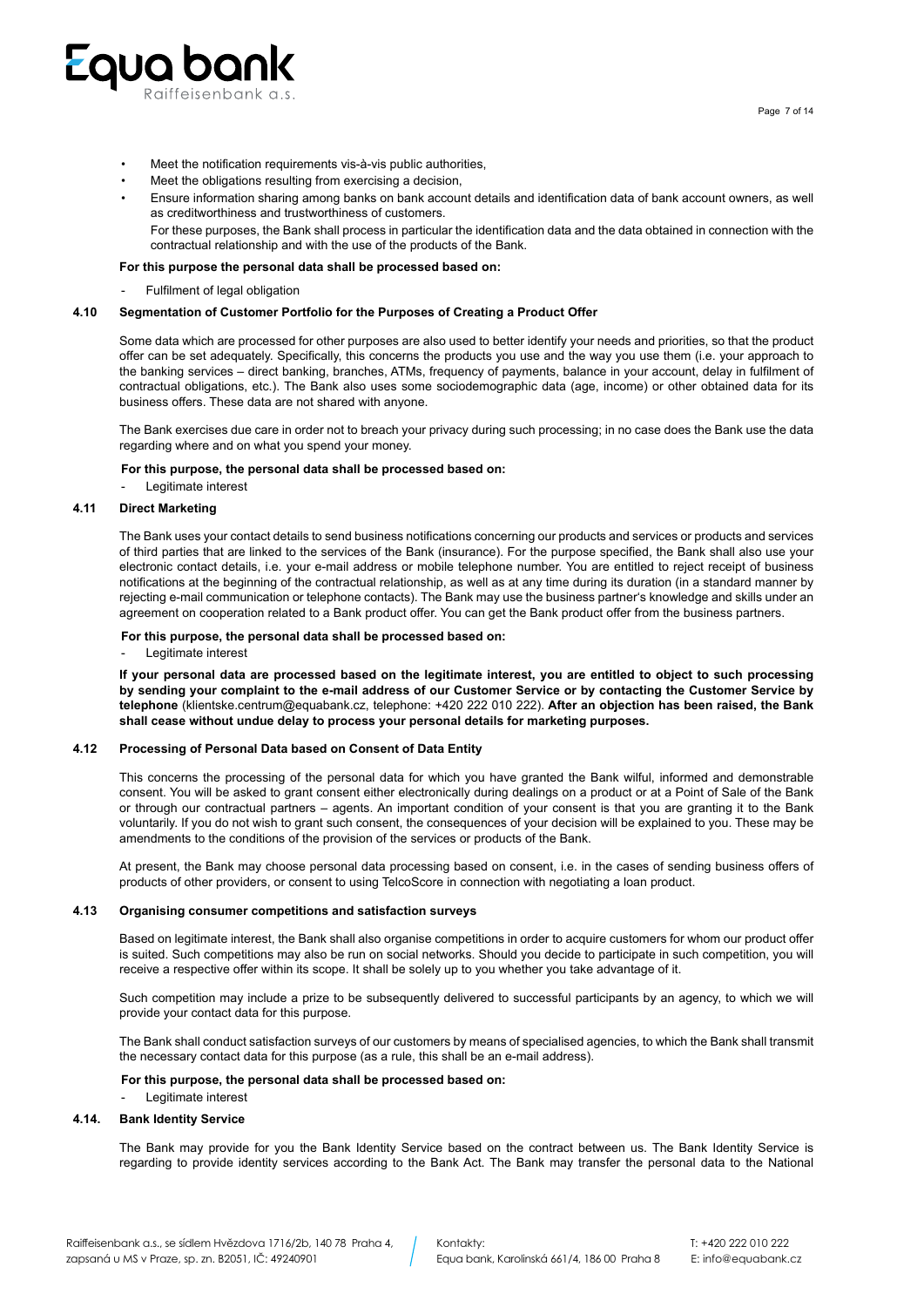

Identity and Authentication Point for purpose of verification of your identity on the agreement between us. The National Identity and Authentication Point is the national information system maintaning by the public administration that has supported the electronic identity and authentication through the qualified system. The Bank Identity Service is used towards the third parties in cooperation with the Bank, or Identity Provider under the Bank Act. The Bank may provide the identity services to the third parties under your consent to disclose the banking secrecy.

# **For the purpose, the Bank shall process the personal data based on:**

Fulfilment of agreement

# **5. DATA PROCESSING ON OTHER LEGAL GROUNDS**

### **5.1. Our legitimate interest**

If we process your personal data on the basis of a legitimate interest, you have the right to file an objection against such processing by sending your objection by e-mail to the address of our client service or calling our client service number (klientske. centrum@equabank.cz, Tel: +420 222 010 222). After you submit your objection, we will immediately stop processing your personal data for marketing purposes.

### **5.2. Processing of Personal Data based on Consent of Data Entity**

This concerns the processing of the personal data for which you have granted the Bank wilful, informed and demonstrable consent. You will be asked to grant consent either electronically during dealings on a product or at a Point of Sale of the Bank or through our contractual partners – agents. An important condition of your consent is that you are granting it to the Bank voluntarily. If you do not wish to grant such consent, the consequences of your decision will be explained to you. These may be amendments to the conditions of the provision of the services or products of the Bank.

At the current time, the Bank processes personal data based on a consent for the use of TelcoScore services in relation to a purchased loan product, and also for the purposes of providing personal data to partner companies through the "Banking Business Card" service (identification information is transferred).

# **6. SOURCES OF PERSONAL DATA**

The Bank shall obtain personal data from their proprietors in particular in the following manner:

- From customers of the Bank in connection with concluding agreements on the use of banking products and services,
- From cooperating third parties, e.g. Equa Sales & Distribution s.r.o., ID No. 03200662, a tied agent of the Bank, safeguarding customer acquisition for the Bank and being a provider of the services of bank outsourcing; third parties are also other intermediaries, i.e. brokers who ensure the sale of the products of the Bank in favour of the Bank, being thus processors of personal data as well; during this activity, all the third parties are bound by generally binding law, as well as by the rules and obligations set out in an agreement concluded with the Bank,
- From entities of RBI Group under the exercise of legal obligations related to supervision over banks on a consolidated basis or supplementary supervision, and compliance with prudential obligations
- From publicly available sources (the Commercial Register, the Land Register, professional registers, etc.),
- From the National Register of residents, or from another register as a register of foreigners, of ID documents, of passports (hereinafter as the National Registers) in accordance with and in scope of the Act on Banks; the Bank may perform legal right to access to the National Registers for use of personal data to fulfill legal duties mainly under the Anti-Money Laundering Act.
- From third parties who are provably authorised to dispose of personal data of the proprietors and to provide them to the Bank under defined conditions,
- Using the payment account information service from another bank maintaining your payment account, with your consent,
- In rare cases, as a result of marketing events, during which the products and services of the Bank are offered and the personal and contact details of potential users of such products and services are obtained in connection with such offer.

## **7. DURATION OF PERSONAL DATA PROCESSING**

The Bank processes Clients' personal data only for the period corresponding to the purpose of processing the said data. Personal data are generally processed for the following purposes:

- Personal data are primarily processed for the duration of the contractual relationship in relation to performance of the contract and then at least ten years after the termination of the contractual relationship,
- The data of creditworthiness, trustworthiness, and payment morale of the customers of the Bank related to provide a loan product shall be processed for the period of duration of the contractual relationship;
- In case of rejection of a loan application at least one year after rejection under the Act on Consumer Loan and then the data shall be processed for four years under legal duty to assess creditworthiness in process of asking to client's registries and then the data shall be stored for five years under Bank's legitimate interest to prove the National Autorities fulfillment of duty to assess creditworthiness; similarly the Bank may act in cases of approved loan applications which were not provided in the end.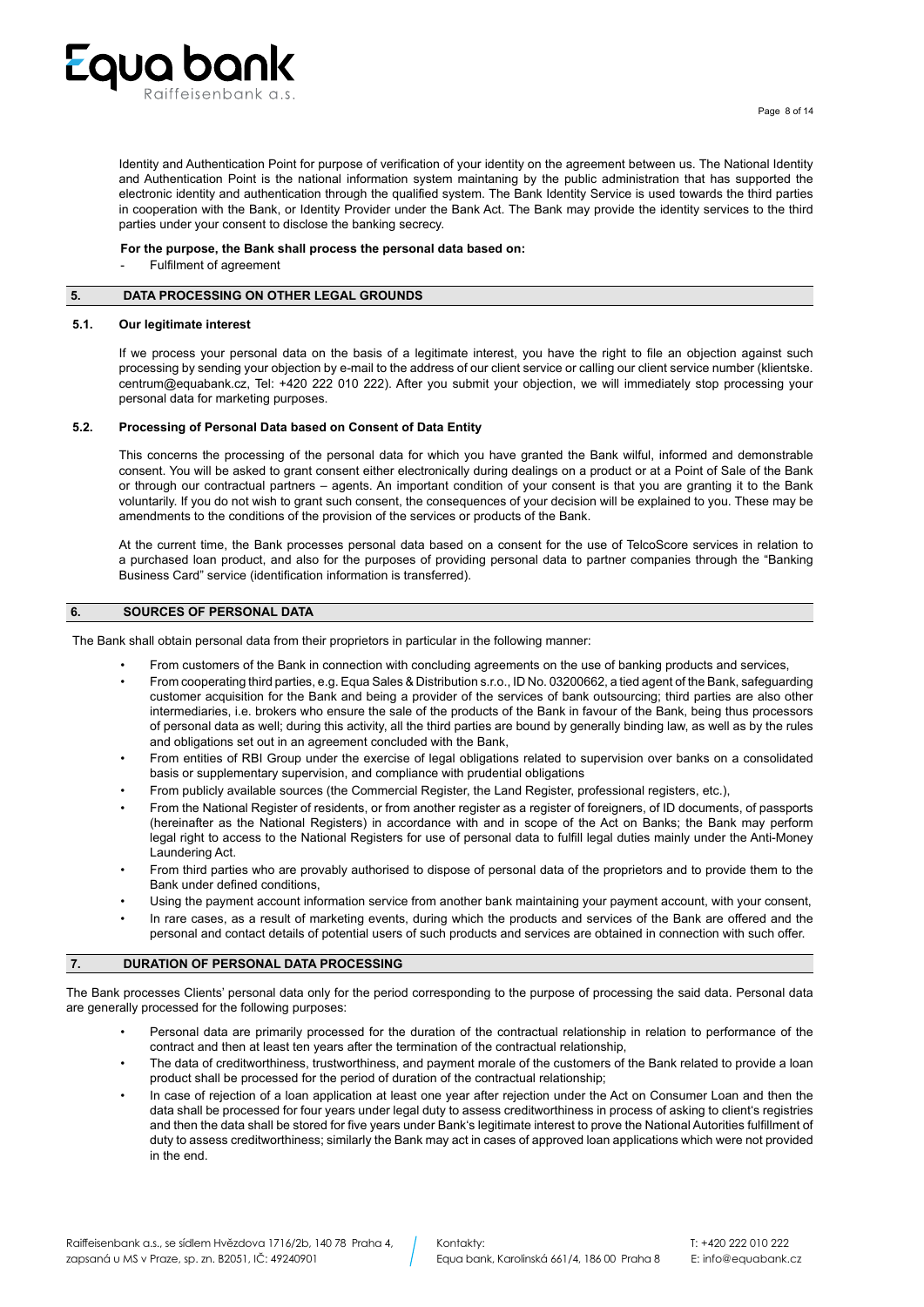

# **8. SHARING OF PERSONAL DATA AND RECIPIENTS OF PERSONAL DATA SHARING**

Personal data collected by the Bank are also processed by third parties in the required scope. Prior to any sharing of personal data, the Bank concludes a written agreement with the recipient of the personal data. Sharing of personal data is subject to acceptance of a contractual guarantee pertaining to processing of personal data, in the extent of the legal responsibilities which the Bank itself must uphold. The required scope of personal data processing by third parties is always defined pursuant to relevant laws.

All your personal data are shared under the condition of maintenance of the highest security standards to prevent any misuse or compromise of personal data.

#### **8.1 Meeting Legal Responsibilityo**

In order to meet its legal responsibility, the Bank shares data e.g. as follows:

- To state administration authorities, courts and authorities which play a role in criminal procedures,
- To other banks in relation to provision of information about clients' financial standing and trustworthiness,
- To other providers of payment services to avoid or disclose fraud related to payment service provision,
- To entities of RBI Group under the exercise of legal obligations related to supervision over banks on a consolidated basis or supplementary supervision, and compliance with prudential obligations

# **8.2 Activity Related to Contractual Performance**

We share personal data with other entities in relation to the performance of contractual relations with Bank clients such as: attorneys at law that provide legal services to the Bank, agencies and claim assignees during claim recovery, providers of payment cards, entities processing payment transactions, companies providing the Bank with bank outsourcing services, such as courier companies delivering contractual documentation to clients, providers of some IT services, archiving services and marketing agencies conducting client surveys.

# **8.3 Insurance Products**

The Bank may invite you to conclude a contract on insurance products with an insurance provider. In such cases, the Bank provides for the processing of client personal data as the processor of personal data for a personal data administrator, in this case the insurance provider. We process your personal data in relation to insurance by collecting the personal data of interested parties in the scope requested by the applicable insurance provider and we share these data with the insurance providers.

This pertains to the following insurance companies and insurance products:

8.3.1. MetLife Europe d.a.c., an Irish company registered under company reg. no. 415123, with its registered seat at Hatch, Lower Hatch Street, Dublin 2, Ireland, acting in the Czech Republic through MetLife Europe d.a.c., Czech branch with ID: 03926206 – insurance for coverage of consumer credit and mortgage,

You may find information about personal data processing by MetLife in the Notification on personal data protection, which is an annex to this Memorandum and is also available on the insurance company's website at www.metlife.cz, in the Contact us/ Personal data protection section.

8.3.2. BNP Paribas Cardif pojišťovna, a.s., ID: 25080954 – payment card and personal item insurance, travel insurance, insurance for repeat expenses, Gold Card insurance packages, overdraft protection insurance,

You may find detailed information about personal data processing, including information about your rights, at www.cardif.cz, in the Personal data section.

- 8.3.3. Europ Assistance, s.r.o., ID: 25287851– medical assistance insurance,
- 8.3.4. Generali Česká Pojišťovna a.s., ID: 4527296 61859869 household and property insurance,
- 8.3.5. D.A.S. Rechtsschutz AG with its registered seat at: A-1170 Vienna, Hernals tel 17, Austria, incorporated in the Commercial Registry (Firmenbuch) at the Commercial Court in Vienna (Handelsgericht Wien) under reg. no.: FN 53574 – legal protection insurance for drivers.

### **8.4 Client Information Registers**

Mutual exchange of data between the Bank and Client information registers is described in the chapter on Evaluation of Creditworthiness and Risks including Profiling..

# **8.5 Sharing of Personal Data Abroad**

Your personal data may be shared abroad, particularly in relation to bank payments, i.e. on the basis of arrangements you make for payments designated to foreign banks.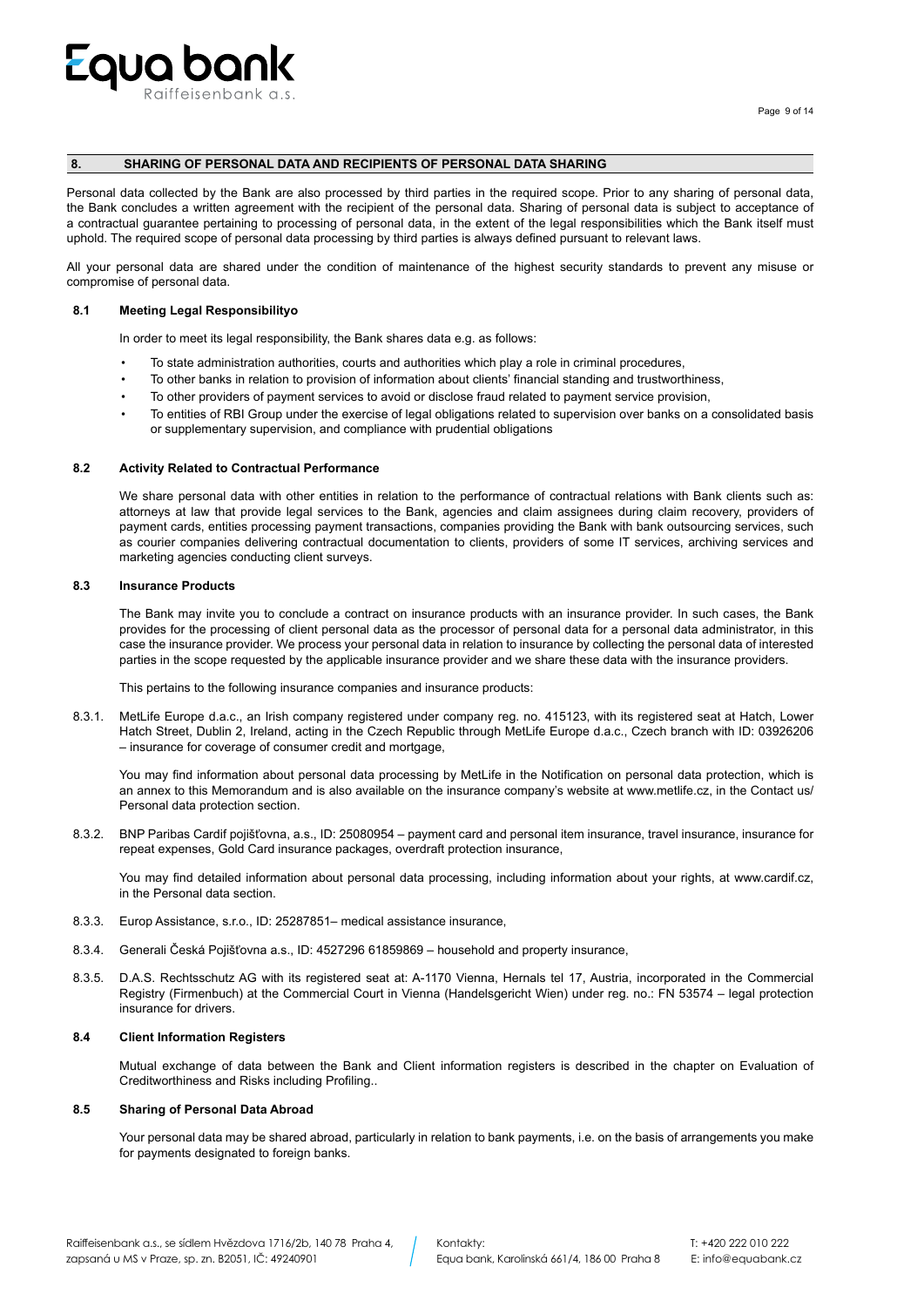

# **8.6. Outsourcing**

The Bank may process the personal data including data representing banking secrecy under agreements on outsourcing of its business activities between the Bank and its providers. The Bank shall transfer the personal data to its providers in the scope stipulated by the outsourcing agreement. The Bank shall ensure the data protection and security in the same extent as the Bank would process itself.

## **8.7. Bank Identity**

The Bank may transfer your personal data under the Bank Identity Service in the extent of your consent to the third parties directly, or indirectly through the Identity Provider providing identity services according to the Act on Banks. The third parties mean only Bank's business partners, or the Identity Provider.

## **9. ELECTRONIC MEANS OF COMMUNICATION**

### **9.1 Internet and Mobile Banking**

Internet banking and mobile banking, including other mobile applications, serve as important communication channels between you and the Bank. The Bank sets the parameters of these services to ensure that your personal data and banking privacy are protected pursuant to the most effective security principles. On the other hand, the Bank's ability to provide these services depends on you taking a cautious approach to these electronic means of communication. The Bank is not liable for unauthorised use of Internet banking, mobile banking or other mobile applications.

Data which the Bank provides for the usage of your mobile device may be used in relation to the use of mobile banking or other banking applications (e.g. notification of ATM locations).

# **9.2 Social Networks**

The Bank uses social networks primarily as a tool enabling communication with you and other users of these social networks. The Bank does not provide any banking products or services through social networks nor does it obtain or process any personal data through social networks.

#### **9.3 Cookies**

The Bank uses cookies in its electronic communication, in order to facilitate identification of the ways in which visitors to the Bank's website communicate with the Bank. The purpose of using cookies is to enable better communication with users of the Bank's website and more effective use of marketing tools. Cookies used by the Bank do not enable precise identification of website users.

# **9.4 Use of interpersonal communication electronic platforms and chat apps**

In the case you use your possibility to connect with the Bank through the social media, interpersonal communication electronic platforms and third parties's chat apps you have acknoledged that the account settings, security, privacy protection and personal data protection are maintained by third parties rules. You have aknowledged the third parties providing the communicaton canals, platforms, applicatons have been processing and sharing the personal data with another third parties and may make possible to access to them. The Bank is not able to affect such a processing data and the Bank is not responsible for security and safety of data possessed and stored in your mobile phone, smartphone, laptop, computer etc.

## **10. RIGHTS OF SUBJECTS OF DATA**

Our personal data processing is designed with the maximum protection of your data in mind, to avoid misuse or violation of your privacy and rights. We therefore rigorously comply with the requirements stipulated by law. In the event that you nonetheless believe that we are processing your personal data in an unauthorised way, or if you have any other doubts or objections, you may exercise your rights in the following ways.

# **10.1 Right to Withdraw Consent**

In the event that the Bank processes your personal data based on consent, you have the right to withdraw such consent at any time. Withdrawal of consent shall not affect the services provided.

You may withdraw your consent to personal data processing at a Bank branch or through the Client Centre at +420 222 010 222, or by sending an email to klientske.centrum@equabank.cz.

### **10.2 Right to Access to Personal Data and another Rights**

Like all proprietors of personal data, you have the right to obtain complete information about the scope and manner of processing. Should you wish to exercise this right, please contact us through any Bank branch or send a request by e-mail. Article 10 provides more detailed information about personal data processing statements.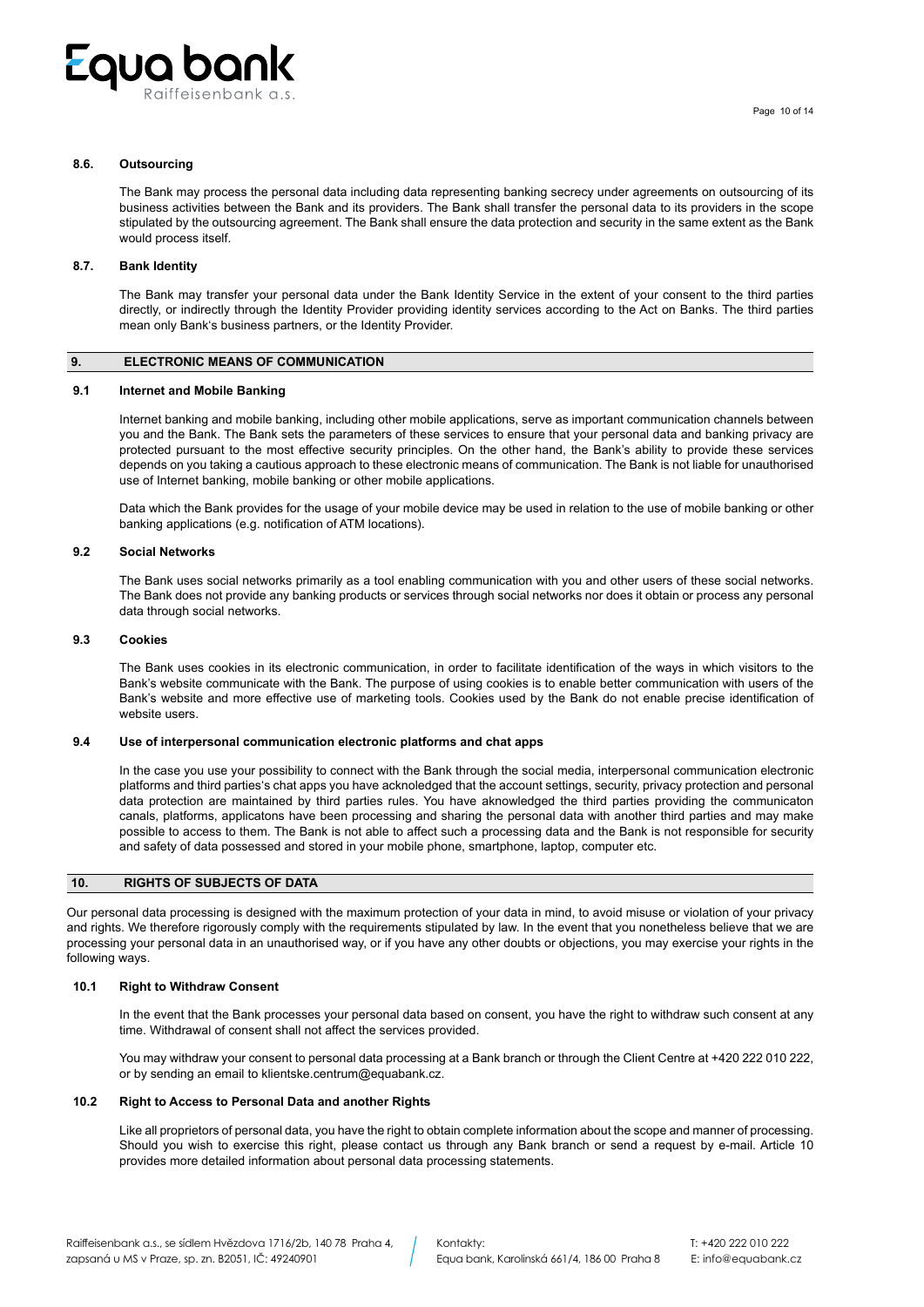

In the event that you discover discrepancies in the personal data you have provided or in the manner of processing, you have the right to request an explanation and deletion and remedy of the defect. You have the same right should you find that your personal data have been processed in conflict with the protection of your privacy or with legal requirements. In such a case, we shall immediately remedy the situation or the Bank shall restrict or temporarily block processing of personal data; in extreme and justified cases, the Bank shall delete such data.

As a proprietor of personal data, you have the right to request deletion of your personal data without undue delay, in the event that none of the purposes for which the Bank processes your personal data are being clearly fulfilled.

As a client of the Bank, you also have the right to exercise portability of your personal data.

### **10.3 Right to Raise an Objection**

As a proprietor of personal data, you have the right to raise an objection at any time to the processing of your personal data based on the Bank's legitimate interest. In the event that the Bank is unable to prove it has a legitimate interest, we shall cease to process your personal data. Should you raise an objection to the processing of your personal data for marketing purposes, we shall cease to process such personal data. You may raise an objection to the processing of your personal data by sending an email to the Client Centre at klientske.centrum@equabank.cz.

### **10.4 Complaints**

You have the right to file a complaint about personal data processing at any time with the personal data administrator or the personal data processor at the supervisory authority, which is the Office for Personal Data Protection, pplk. Sochora 27, 170 00 Praha 7, tel.: +420 234 665 111.

### **10.5 Notification of Violation of Personal Data Protection**

In the event of a serious violation of protection of personal data maintained by the Bank which could pose a high risk to your personal data protection or privacy, the Bank shall inform you of such event without undue delay.

# **10.6 Contact for the Data Protection Officer:** poverenec@rb.cz

### **11. RIGHT TO ACCESS PERSONAL DATA**

Should you wish to know whether the Bank is processing your personal data and if so which data it is processing, you may request a Statement of Processed Personal Data. The statement includes a summary of processed personal data categorised by the purpose of processing. It also includes a description of your rights and other facts.

You may request a Statement of Processed Personal Data at any Bank branch or by sending a request by email to klientske.centrum@equabank.cz.

## **a. Request for Statement Submitted via a Bank Branch**

Should you deliver a request for a statement to a Bank branch, the Bank employee shall ask you for proof of identity. The Bank uses this condition in order to ensure that your personal data and related information are not revealed to unauthorised individuals. After verifying your identity, the Bank employee will enter your request into the banking system and you will decide whether the statement is to be delivered to you by email to the email address you have provided to the Bank for communication purposes, or whether you wish to pick up the statement on your next visit to the branch.

#### **b. Request for Statement Submitted via Email**

Should you submit a request for a Statement of Processed Personal Data via email, you must ensure that you complete all the required data. If a request sent from an email address is entered into the banking system, the statement will be sent to the same email address in encoded form. You will receive a code via SMS text message to the phone number you provided to the Bank when concluding the contract (the Statement of Processed Personal Data will be sent in the same manner if you select this delivery method when requesting a statement at a Bank branch).

A request sent by email must contain general identification data so that we are able to find all of your data processed by the Bank:

- Your first name and surname,
- Your mobile phone number that you provided to the Bank as a contact phone number at the time of signature of the contract or when submitting an application to conclude a contract,
- Email address that you provided to the bank as a contact email address at the time of signature of the contract or when submitting an application to conclude a contract,
- Number of your contract with the Bank
- Your birth identification number.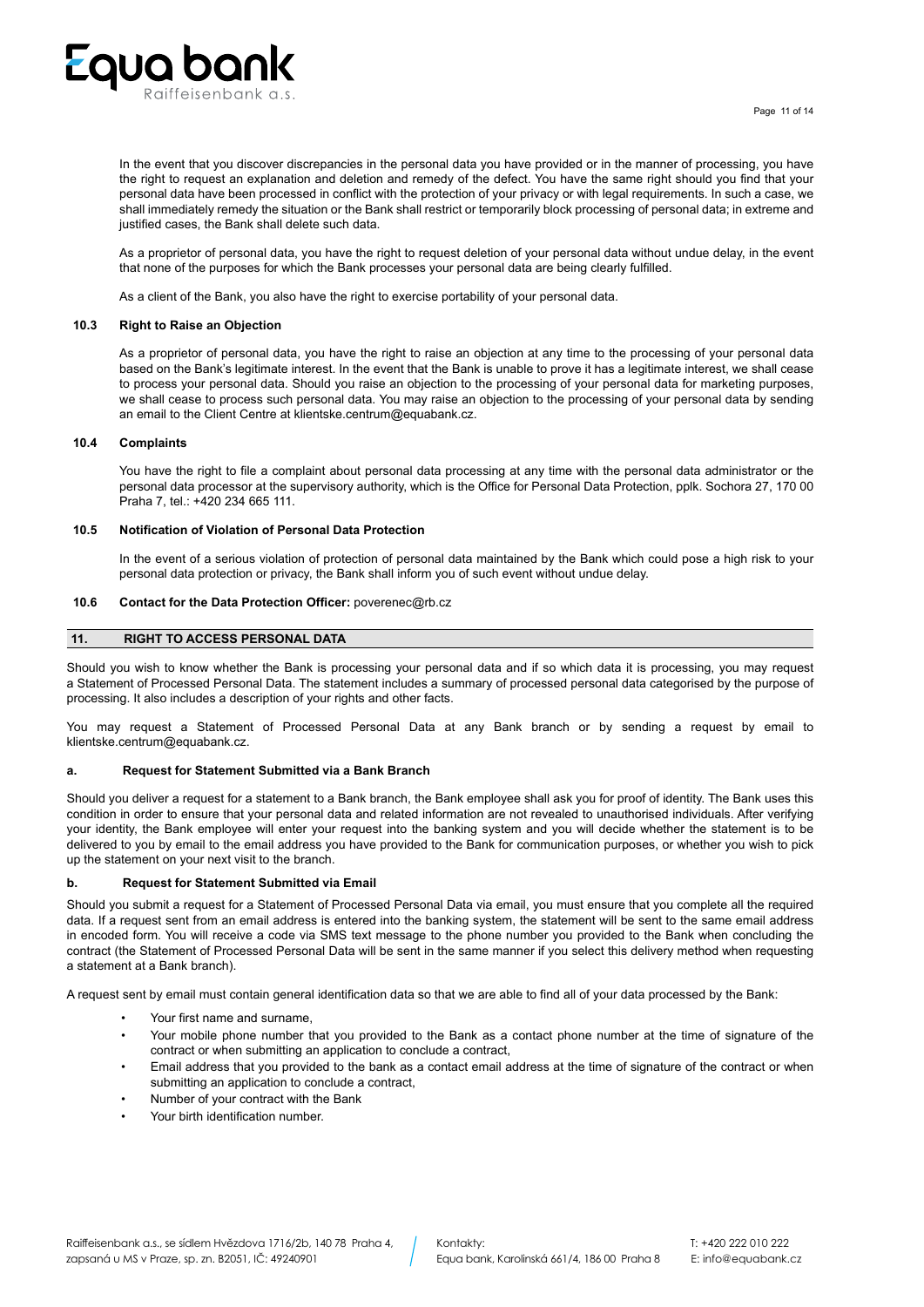

Should the Bank not receive a complete summary of identification data, it may not be able to find a final summary of all of the processed data in all of the Bank's information systems.

Of course, it is also possible that individuals who provided only a limited set of contact data to the Bank, typically by showing interest in some of the Bank's products on the Bank's website, requesting contact with a Banker, etc., will request a statement. In such cases, the Bank generally only has the name and surname of the individual, phone number and/or email address. You may obtain a summary of such data processed by the Bank either in person at a Bank branch or through an unsecured email request (by disclosing such data the Bank does not violate banking privacy, nor does it put the owner of the data at risk in this scope).

In the event that we are unable to find your personal data on the basis of the identification data you provide, you will receive a written confirmation of such fact.

**This Memorandum on Personal Data Processing is valid and effective as at 1st January 2022.** 

**The current version of the Memorandum on Personal Data Processing is always available on the Bank's website and at Bank branches and to Bank clients through Internet banking.**

# **ANNEX:**

# **METLIFE INSURANCE COMPANY**

# **Summary of Information about Personal Data Processing and Protection**

The MetLife Insurance Company (full name stated below) processes your data because you are insured with the company. In regard to adoption of the EU General Data Protection Regulation 2016/279, which shall govern MetLife's processing of your personal data effective 25 May 2018, we are providing you with a summary of general information about processing and protection of your personal data by MetLife, where MetLife acts as administrator of the personal data.

You may find more detailed information about processing and protection of personal data on MetLife's website at www.metlife.cz in the "Individual Insurance/Contact Us/Processing of Personal Information" section ("Individuální pojištění/Kontaktujte nás/Zpracování osobních informací"). You may also obtain information by taking the steps listed in the "Do you need additional help?" section ("Potřebujete další pomoc?").

# **Why do we process your personal data and who are we?**

Because you are insured with the MetLife Insurance Company, the company processes the data required to provide insurance. The administrator of your personal data is MetLife Europe d.a.c., an Irish company registered under No. 415123 and located at the following address: 20 on Hatch, Lower Hatch Street, Dublin 2, Ireland. The company acts in the Czech Republic through MetLife Europe d.a.c., pobočka pro Českou republiku, located at Purkyňova 2121/3, 110 00 Praha 1, ID 03926206, incorporated in the Commercial Registry administered by the Municipal Court in Prague under File No. A77032 (hereinafter "MetLife").

#### **What personal data do we process and how do we obtain the data?**

The scope of the personal data that we process about you differs, depending on the type of insurance provided and includes your: (a) first name and surname; (b) contact information (including email address and phone numbers); (c) financial data (including account number for collection purposes); (d) birth identification number; (e) date of birth; (f) gender; (g) employment, if applicable, and address of employer (differs depending on insurance type); (h) number of identification document; (i) special personal data categories (particularly data on health); and (j) other personal data if required in relation to provision of insurance by MetLife.

We obtain personal data either directly from you (primarily during the insurance period) or from entities that conclude an insurance contract on your behalf (financial service provider) at the time of conclusion of an insurance contract, or from financial advisors that broker insurance contracts, or in rare cases from other insurance companies and other partners, providers of healthcare or other entities that provide us with data related to your insurance or with which we verify such data.

# **How do we use your personal data?**

We use your personal data mainly for the following purposes:

- Provision of insurance;
- Verification of your identity and fulfilment of other responsibilities imposed on MetLife by law, mainly valuation of insurance risks and investigation of insurance events (with the consent provided as at the date of issuance of this notification pursuant to Act No. 89/2012 Coll., Civil Code), demonstration that the insurance company has fulfilled its legal responsibilities (e.g. pursuant to Act No. 277/2009 Coll., on insurance);
- Communication with you and administration of our insurance including verification of your orders;
- Analysis, evaluation and improvement of our customer services;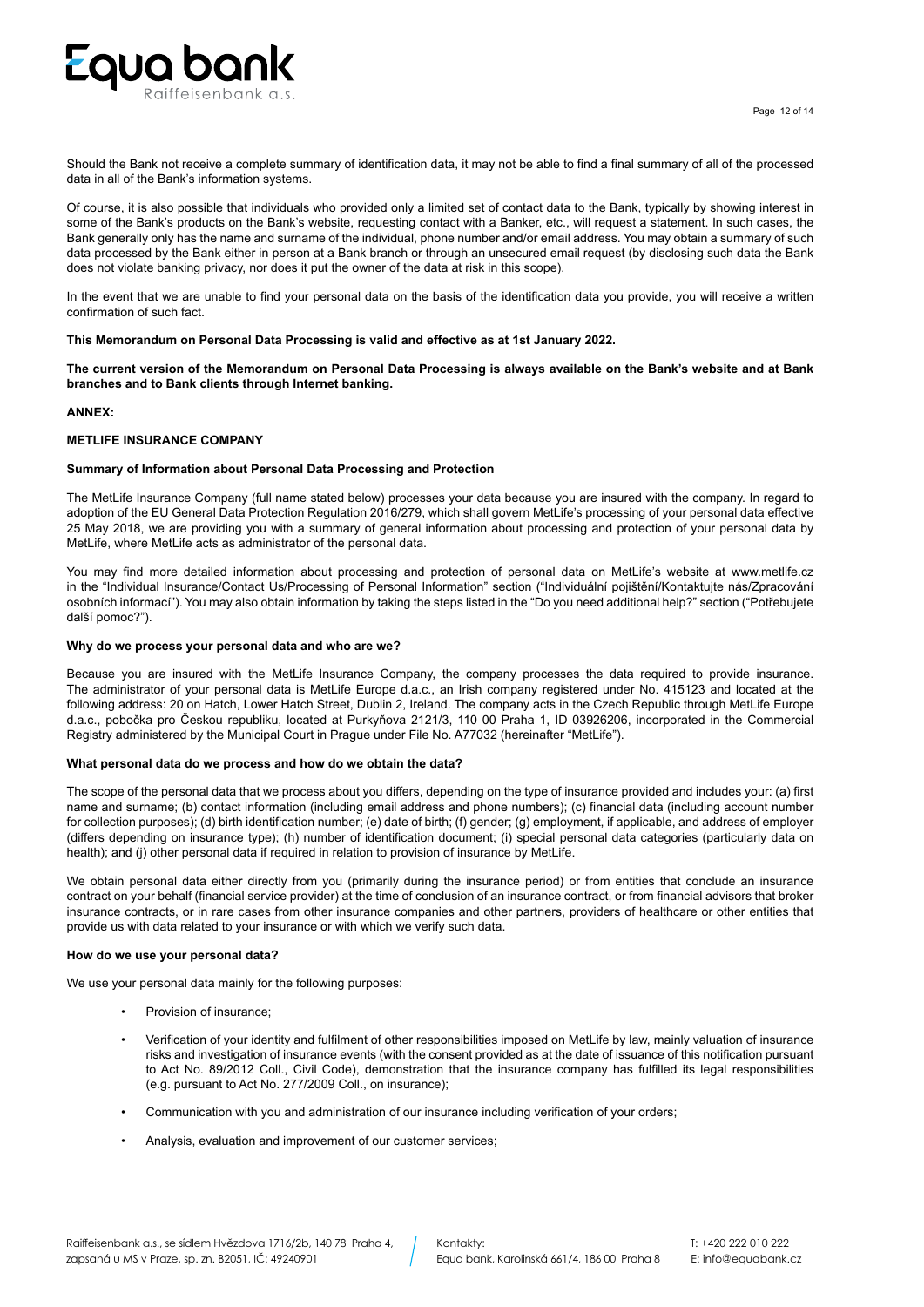

- Resolution of your complaints;
- Presentation of proof in the case of possible or current disputes with you;
- Provision of information about changes and updates to insurance products and services;
- Monitoring of the quality of our insurance products and services;
- Access to the Client zone.

When it is required for conclusion and performance of a contract, protection of our legitimate interests related to the conclusion or performance of a contract, on the basis of your consent or if permitted by law which also stipulates protection of your rights, we use technology mainly to create profiles about you for the purposes listed above. In the event that you believe our technology has made an error, you may request a check.

We store your personal data only for the duration of one of the data processing purposes listed above and thereafter only for the period and under the conditions stipulated by applicable legal regulations.

#### **Legal basis for processing of your personal data**

The legal basis that permits us to process your personal data depends on the purpose for which the given personal data are processed. Thus, we may process your personal data in specific cases for the following reasons:

- It is essential for the conclusion or performance of an insurance contract with MetLife:
- It is essential for the fulfilment of our legal responsibilities e.g. as stipulated by the Insurance Act;
- It is essential for protection of our legitimate interests (e.g. in relation to decisions about provision of insurance, analysis of insurance claims, including the purposes of setting prices for our products, exercising claims from insurance contracts);
- Or, in selected cases, if you have provided a consent to the processing of your personal data (which may be withdrawn at any time).

In the event that consent is required for processing of personal data (including special categories) and you decide not to provide such consent, we may not be able to take the actions that are essential for the provision of particular products or services to you and in some cases we may be forced to cancel your insurance.

#### **To whom do we provide your personal data?**

We may provide your personal data to the following entities:

- Authorities to which we are required to provide personal data, including the Czech National Bank, police and other supervisory authorities, courts and criminal procedure authorities;
- Providers of services that provide services to MetLife in relation to our work, including entities that assist us to administer insurance and your claims on insurance indemnity or which print and deliver letters;
- Financial institutions that arranged the insurance on your behalf, in regard to exercising of rights and performance of responsibilities related to the insurance;
- Reinsurance companies that assist us to decrease risk related to insurance;
- Physicians and healthcare providers;
- Other insurance companies, financial service providers or other entities, for the purposes of verifying your data or preventing and investigating fraud or unjustified claims or illegal actions;
- Other companies in the MetLife group (controlling entity) for the purposes stated above;
- Other entities in compliance with applicable legal regulations (e.g. notifying financial authorities in cases stipulated by law, etc.).

Your personal data may be transferred within the European Economic Area (hereinafter the "EEA"), which includes countries with a comparable personal data protection level to the Czech Republic, as well as entities located outside of the EEA, which include companies from the MetLife group and providers of information and other services. In the event of transfer outside of the EEA, we ensure protection of your data by concluding applicable contractual annexes or through other guarantees which will be available to you at the insurance company's website at www.metlife.cz in the "Individual Insurance/Contact Us/Processing of Personal Information" section ("Individuální pojištění/Kontaktujte nás/Zpracování osobních informací").